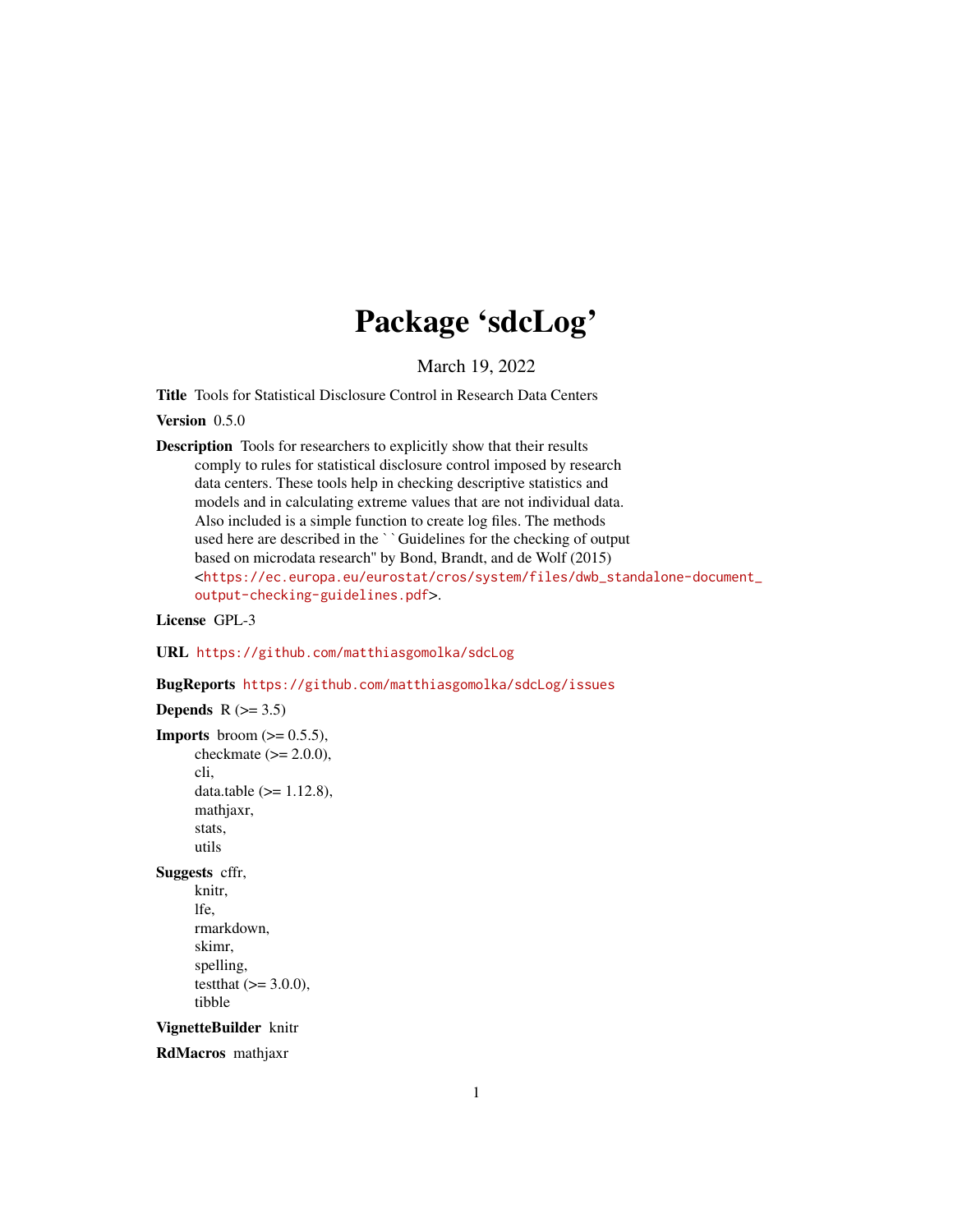# <span id="page-1-0"></span>Config/testthat/edition 3 Encoding UTF-8 Language en-US LazyData true Roxygen list(markdown = TRUE) RoxygenNote 7.1.2

# R topics documented:

| $print.\text{sdc\_distinct\_ids} \dots \dots \dots \dots \dots \dots \dots \dots \dots \dots \dots \dots \dots \dots \dots \dots \dots$ |  |
|-----------------------------------------------------------------------------------------------------------------------------------------|--|
|                                                                                                                                         |  |
|                                                                                                                                         |  |
|                                                                                                                                         |  |
|                                                                                                                                         |  |
|                                                                                                                                         |  |
|                                                                                                                                         |  |
|                                                                                                                                         |  |
|                                                                                                                                         |  |

#### **Index** [12](#page-11-0)

common\_arguments *arguments*

# Description

arguments

# Arguments

| data        | data. frame from which the descriptive statistics are calculated.                                                                                                                       |
|-------------|-----------------------------------------------------------------------------------------------------------------------------------------------------------------------------------------|
| id_var      | character The name of the id variable. Defaults to get Option ("sdc.id_var")<br>so that you can provide options (sdc.id_var = "my_id_var") at the top of<br>your script.                |
| val_var     | character vector of value variables on which descriptive statistics are computed.                                                                                                       |
| by          | character vector of grouping variables.                                                                                                                                                 |
| zero_as_NA  | logical If TRUE, zeros in 'val_var' are treated as NA.                                                                                                                                  |
| fill_id_var | logical Only for very specific use cases. For example:                                                                                                                                  |
|             | • id_var contains NA values which represent missing values in the sense that<br>there actually exist values identifying the entity but are unknown (or deleted<br>for privacy reasons). |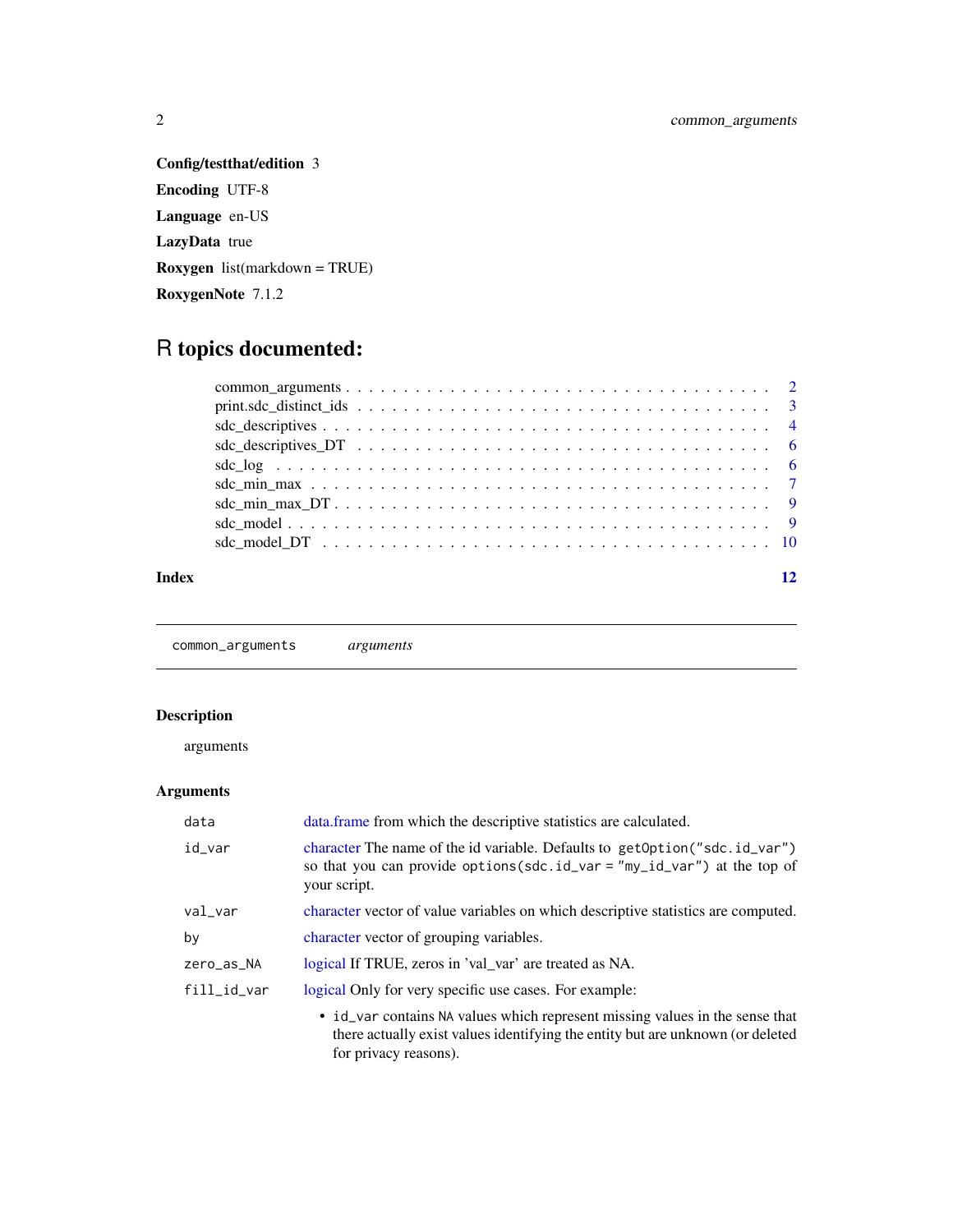<span id="page-2-0"></span>

|            | • id var contains NA values which result from the fact that an observation<br>features more than one confidential identifier and not all of these identifiers<br>are present in each observation. Examples for such identifiers are the role<br>of a broker in a security transaction or the role of a collateral giver in a<br>credit relationship. |
|------------|------------------------------------------------------------------------------------------------------------------------------------------------------------------------------------------------------------------------------------------------------------------------------------------------------------------------------------------------------|
|            | If TRUE, NA values within $id\_\text{var}$ will internally be filled with $\lt$ filled $[i]$ >, as-<br>suming that all NA values of id_var can be treated as different small entities for<br>statistical disclosure control purposes. Thus, set TRUE only if this is a reasonable<br>assumption.                                                     |
|            | Defaults to FALSE.                                                                                                                                                                                                                                                                                                                                   |
| model      | The estimated model object. Can be a model type like $\text{Im}$ , $\text{glm}$ and various<br>others (anything which can be handled by $\text{broom}: \text{augment}()$ ).                                                                                                                                                                          |
| $min\_obs$ | integer The minimum number of observations used to calculate the minimum<br>and maximum. Defaults to get Option ("sdc.n_ids", 5L). This is not the num-<br>ber of distinct entities.                                                                                                                                                                 |
| $max\_obs$ | integer The maximum number of observations used to calculate the minimum<br>and maximum. Defaults to nrow(data). This is not the number of distinct<br><i>entities.</i>                                                                                                                                                                              |
|            |                                                                                                                                                                                                                                                                                                                                                      |

print.sdc\_distinct\_ids

*Print methods for SDC objects*

#### Description

These methods print SDC objects. Tables containing information are only printed when relevant.

# Usage

```
## S3 method for class 'sdc_distinct_ids'
print(x, \ldots)## S3 method for class 'sdc_dominance'
print(x, \ldots)## S3 method for class 'sdc_options'
print(x, \ldots)## S3 method for class 'sdc_settings'
print(x, \ldots)## S3 method for class 'sdc_descriptives'
print(x, \ldots)## S3 method for class 'sdc_model'
```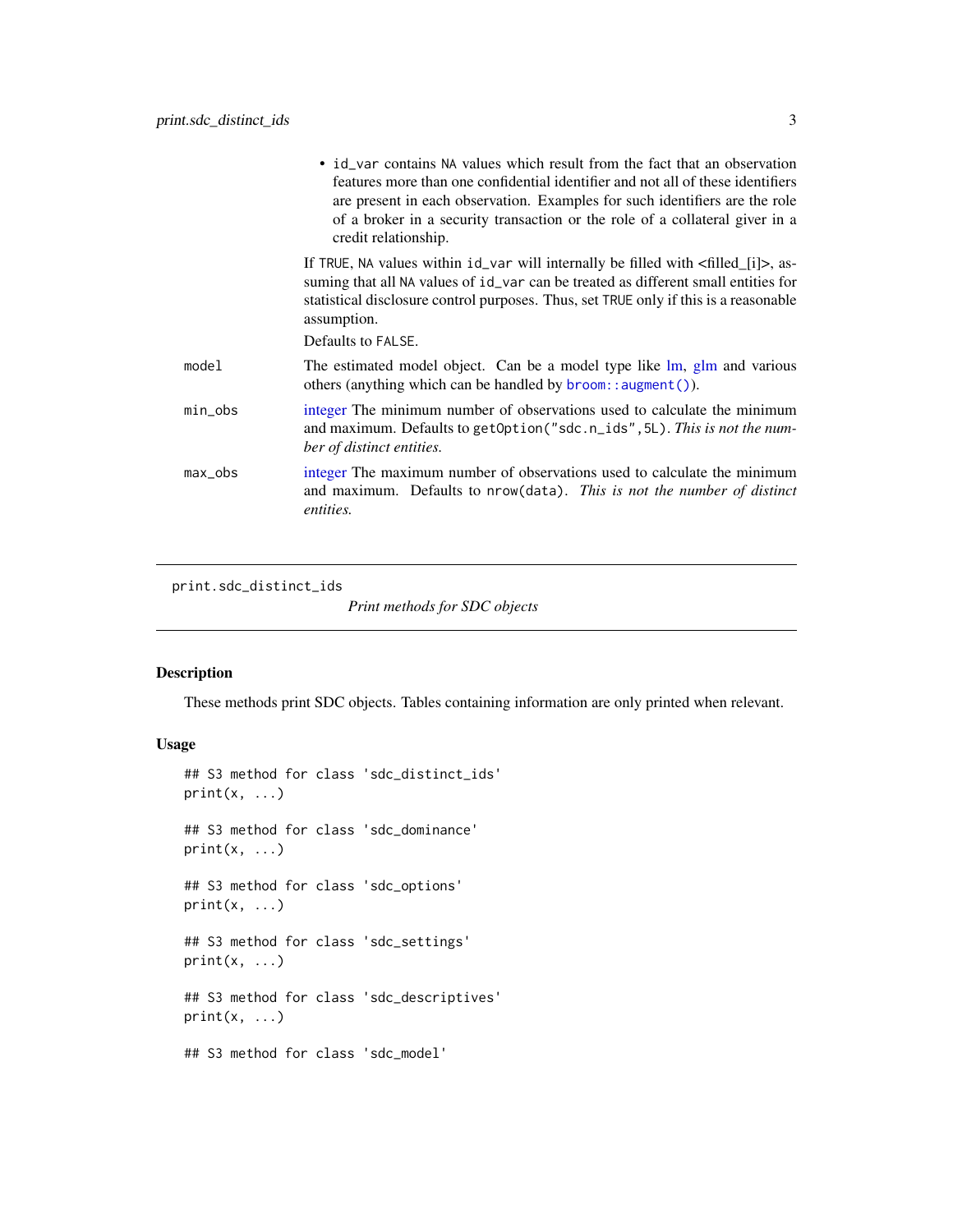```
print(x, \ldots)## S3 method for class 'sdc_min_max'
print(x, \ldots)
```
# Arguments

| X | The object to be printed |
|---|--------------------------|
| . | Ignored.                 |

sdc\_descriptives *Disclosure control for descriptive statistics*

# Description

Checks the number of distinct entities and the (n, k) dominance rule for your descriptive statistics.

That means that sdc\_descriptives() checks if there are at least 5 distinct entities and if the largest 2 entities account for 85% or more of val\_var. The parameters can be changed using options. For details see vignette("options",package = "sdcLog").

#### Usage

```
sdc_descriptives(
  data,
  id_var = getOption("sdc.id_var"),
  val_var = NULL,
 by = NULL,
  zero_as_NA = NULL,
  fill_id_var = FALSE
)
```
#### Arguments

| data        | data. frame from which the descriptive statistics are calculated.                                                                                                                       |
|-------------|-----------------------------------------------------------------------------------------------------------------------------------------------------------------------------------------|
| id_var      | character The name of the id variable. Defaults to get Option ("sdc.id_var")<br>so that you can provide options (sdc.id_var = "my_id_var") at the top of<br>your script.                |
| val_var     | character vector of value variables on which descriptive statistics are computed.                                                                                                       |
| by          | character vector of grouping variables.                                                                                                                                                 |
| zero_as_NA  | logical If TRUE, zeros in 'val_var' are treated as NA.                                                                                                                                  |
| fill_id_var | logical Only for very specific use cases. For example:                                                                                                                                  |
|             | • id_var contains NA values which represent missing values in the sense that<br>there actually exist values identifying the entity but are unknown (or deleted<br>for privacy reasons). |

<span id="page-3-0"></span>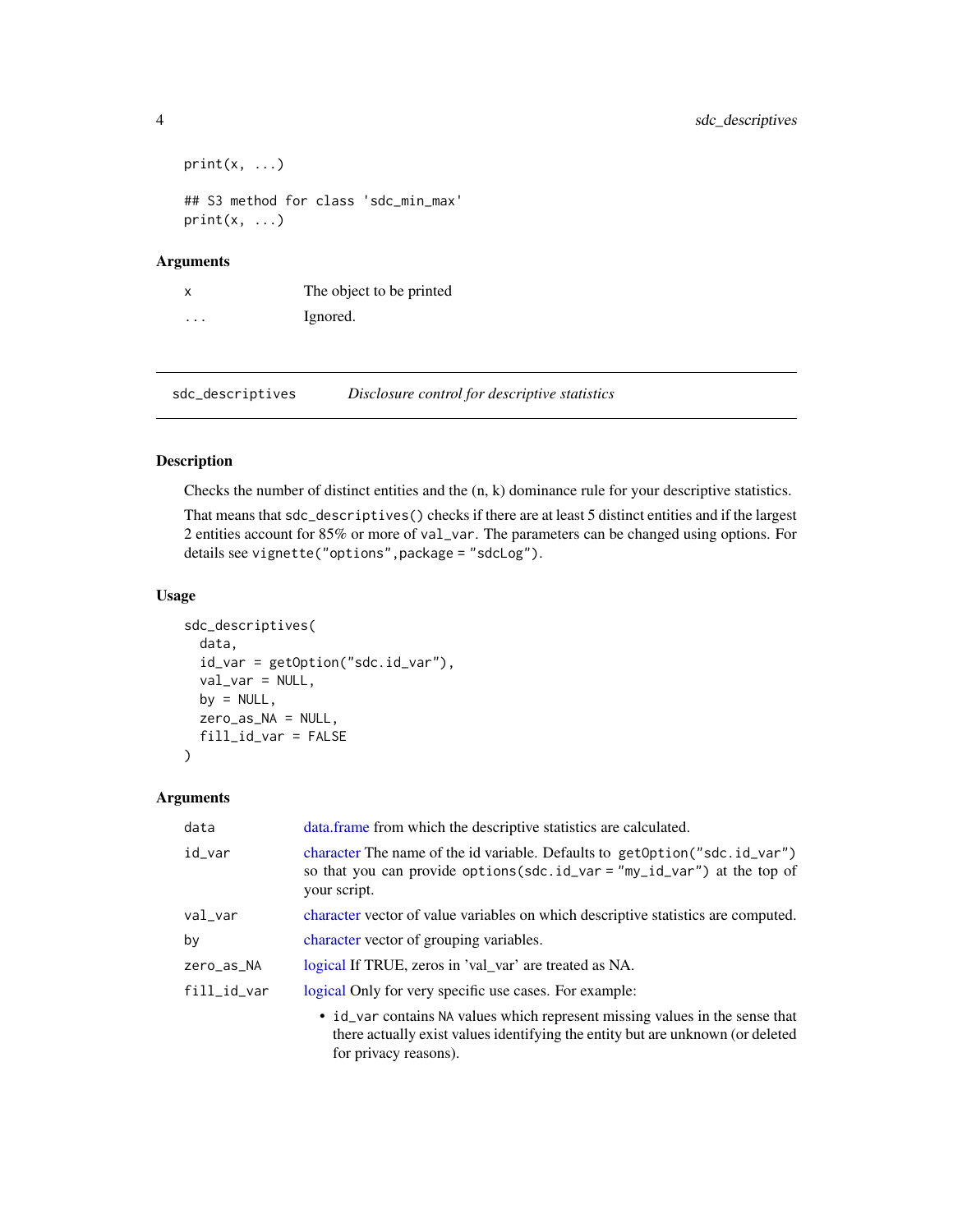<span id="page-4-0"></span>• id\_var contains NA values which result from the fact that an observation features more than one confidential identifier and not all of these identifiers are present in each observation. Examples for such identifiers are the role of a broker in a security transaction or the role of a collateral giver in a credit relationship.

If TRUE, NA values within id\_var will internally be filled with <filled\_[i]>, assuming that all NA values of id\_var can be treated as different small entities for statistical disclosure control purposes. Thus, set TRUE only if this is a reasonable assumption.

Defaults to FALSE.

#### Details

The general form of the  $(n, k)$  dominance rule can be formulated as:

$$
\sum_{i=1}^{n} x_i > \frac{k}{100} \sum_{i=1}^{N} x_i
$$

where  $x_1 \ge x_2 \ge \cdots \ge x_N$ . *n* denotes the number of largest contributions to be considered,  $x_n$ the *n*-th largest contribution,  $k$  the maximal percentage these  $n$  contributions may account for, and N is the total number of observations.

If the statement above is true, the  $(n, k)$  dominance rule is violated.

#### Value

A [list](#page-0-0) of class sdc\_descriptives with detailed information about options, settings, and compliance with the criteria distinct entities and dominance.

#### Examples

```
sdc_descriptives(
 data = sdc_descriptives_DT,
 id\_var = "id",val\_var = "val_1")
sdc_descriptives(
 data = sdc_descriptives_DT,
 id\_var = "id",val\_var = "val_1",by = "sector"\mathcal{L}sdc_descriptives(
 data = sdc_descriptives_DT,
 id\_var = "id",val\_var = "val_1"by = c("sector", "year"))
```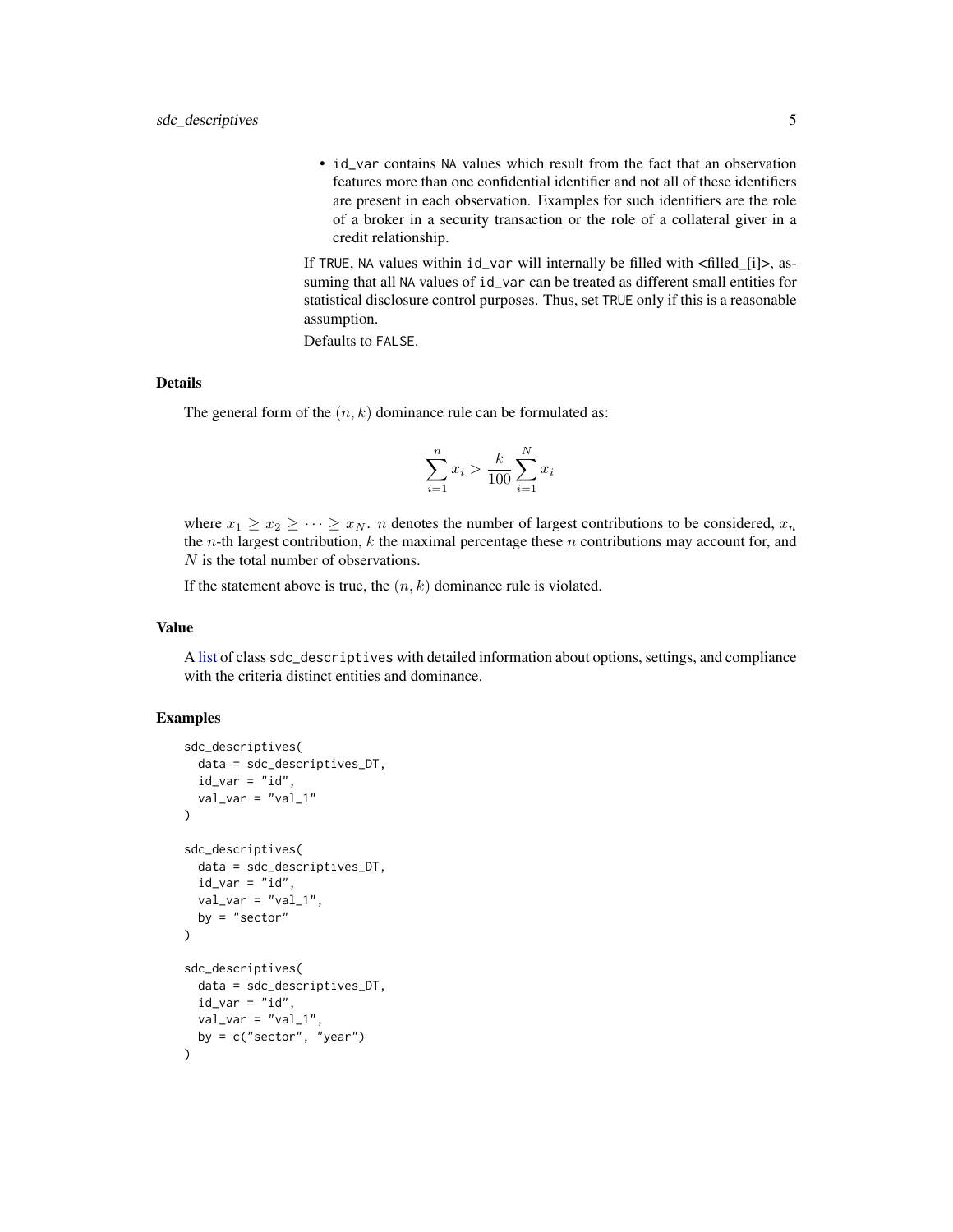```
sdc_descriptives(
  data = sdc_descriptives_DT,
  id\_var = "id",val\_var = "val_2",by = c("sector", "year")\mathcal{L}sdc_descriptives(
  data = sdc_descriptives_DT,
  id\_var = "id",val\_var = "val_2",by = c("sector", "year"),zero_as_NA = FALSE
\mathcal{L}
```
sdc\_descriptives\_DT *Example data for* sdc\_descriptives()

# Description

Utilized in the vignette.

#### Usage

```
data("sdc_descriptives_DT")
```
# Format

A data.table with 20 rows and 5 columns.

## Details

The data.table contains the following columns:

- id [factor](#page-0-0) random identifier
- sector [factor](#page-0-0) economic sector
- year [integer](#page-0-0) time variable
- val\_1, val\_2 [numeric](#page-0-0) value variables

<span id="page-5-0"></span>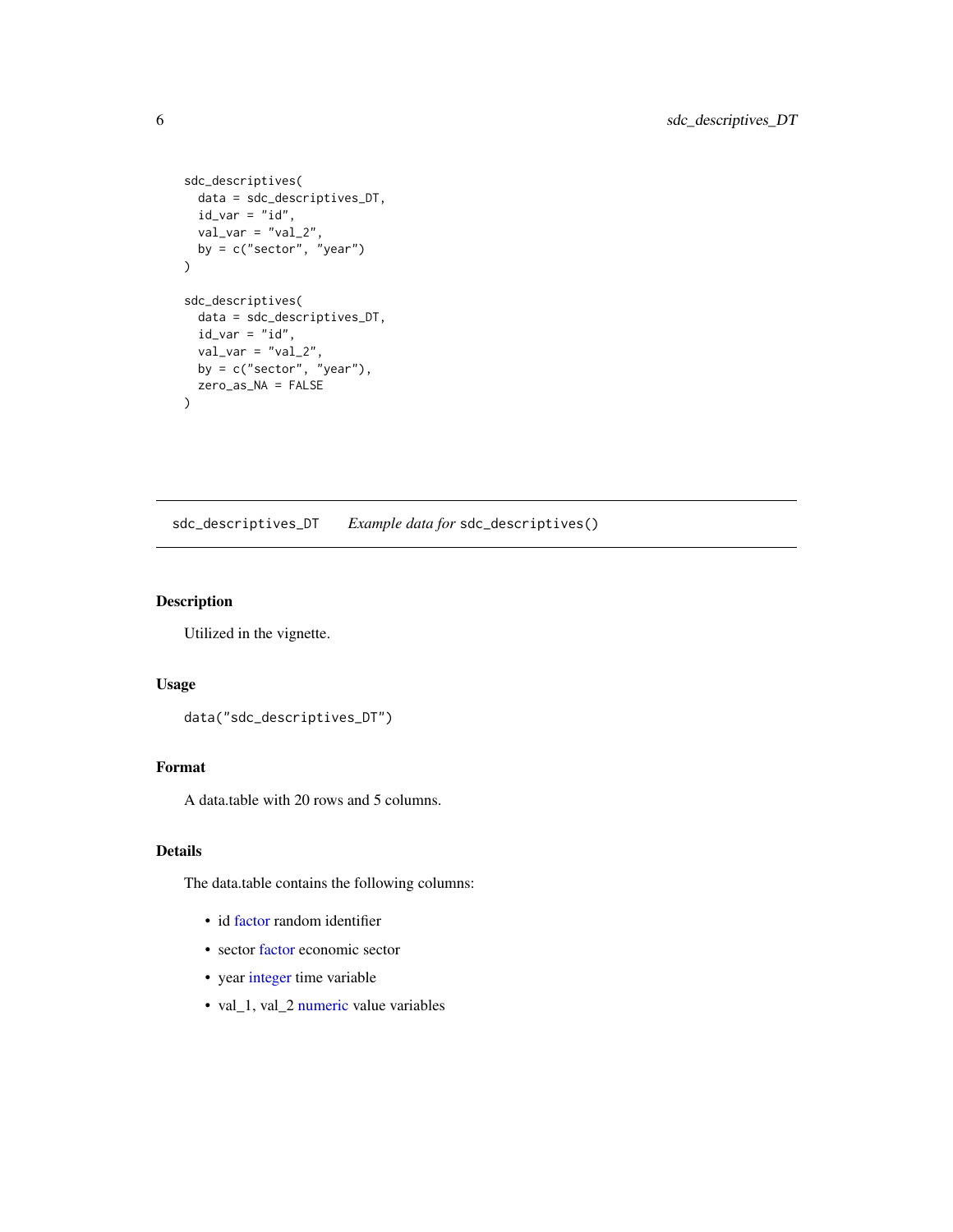<span id="page-6-0"></span>

# Description

This function creates Stata-like log files from R Scripts. It can handle several files (in a [character](#page-0-0) vector) at once.

# Usage

```
sdc_log(r_script, destination, replace = FALSE, append = FALSE, local = FALSE)
```
# Arguments

| r_script    | character Path of the R script to be run with logging.                                                                                                                                                                                                                                                                                                        |
|-------------|---------------------------------------------------------------------------------------------------------------------------------------------------------------------------------------------------------------------------------------------------------------------------------------------------------------------------------------------------------------|
| destination | One of:                                                                                                                                                                                                                                                                                                                                                       |
|             | • character Path of the log file to be used.<br>• file connection to which the log should be written. This is especially useful,<br>when you have nested calls to sdc_log() and want to write everything into<br>the same log file. Then, create a single file connection and provide this<br>connection to all calls to sdc_log() (and close it afterwards). |
| replace     | logical Indicates whether to replace an existing log file.                                                                                                                                                                                                                                                                                                    |
| append      | logical Indicates whether to append an existing log file.                                                                                                                                                                                                                                                                                                     |
| local       | One of:                                                                                                                                                                                                                                                                                                                                                       |
|             | • logical Indicates whether to evaluate within the global environment (FALSE)<br>or the calling environment (TRUE).                                                                                                                                                                                                                                           |
|             | • environment A specific evaluation environment. Determines the evaluation<br>environment. Useful whenever sdc_log() is called from within a function,<br>or for nested sdc_log() calls. By default (FALSE) evaluation occurs in the<br>global environment. See also source.                                                                                  |

#### Value

[character](#page-0-0) vector holding the path(s) of the written log file(s).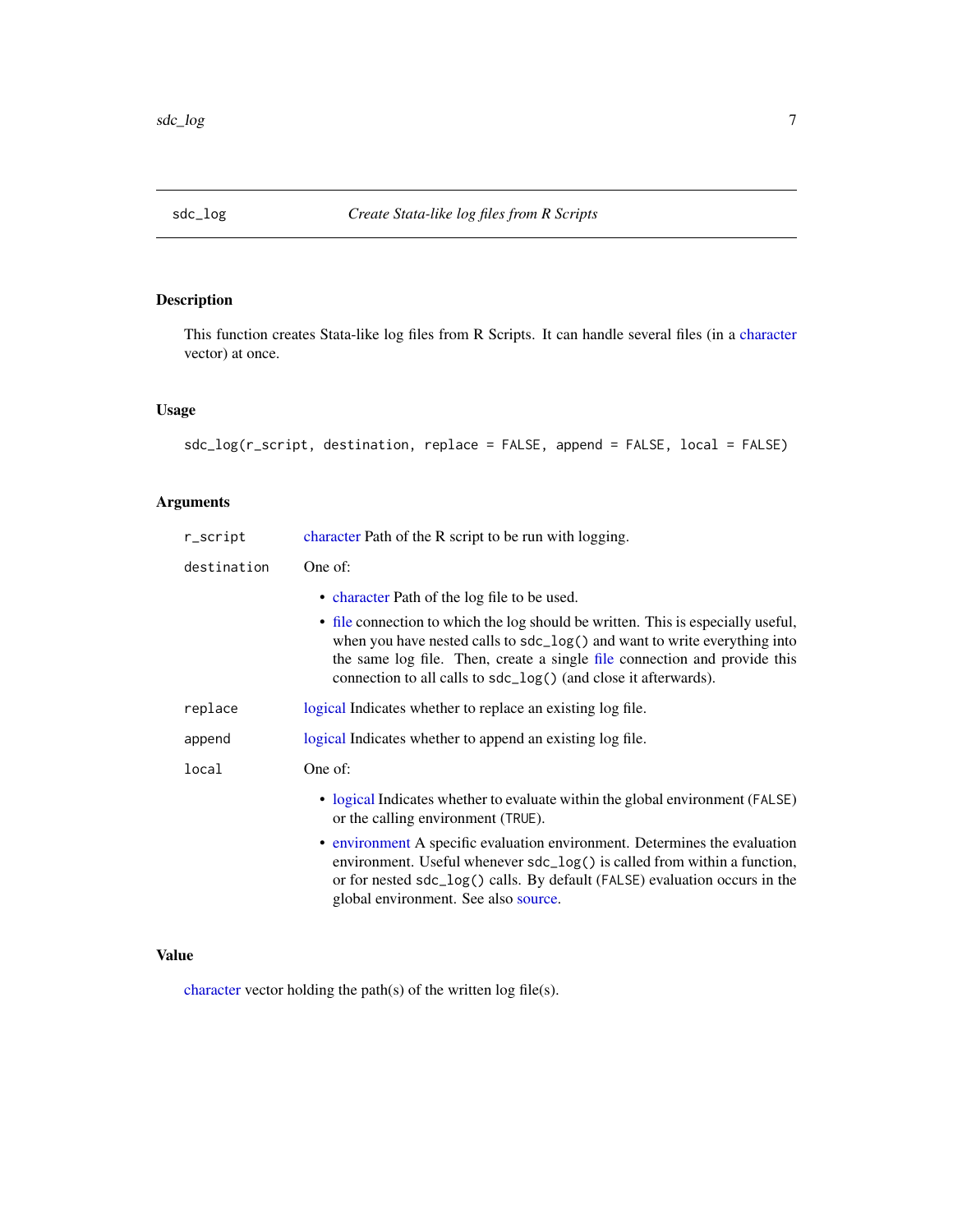<span id="page-7-0"></span>

# Description

Checks if calculation of extreme values comply to RDC rules. If so, function returns average min and max values according to RDC rules.

# Usage

```
sdc_min_max(
 data,
 id_var = getOption("sdc.id_var"),
 val_var,
 by = NULL,
 max_obs = nrow(data),
 fill_id_var = FALSE
)
```
# Arguments

| data        | data.frame from which the descriptive statistics are calculated.                                                                                                                                                                                                                                                                                     |
|-------------|------------------------------------------------------------------------------------------------------------------------------------------------------------------------------------------------------------------------------------------------------------------------------------------------------------------------------------------------------|
| id_var      | character The name of the id variable. Defaults to getOption("sdc.id_var")<br>so that you can provide options(sdc.id_var = "my_id_var") at the top of<br>your script.                                                                                                                                                                                |
| val_var     | character vector of value variables on which descriptive statistics are computed.                                                                                                                                                                                                                                                                    |
| by          | character vector of grouping variables.                                                                                                                                                                                                                                                                                                              |
| $max_obs$   | integer The maximum number of observations used to calculate the minimum<br>and maximum. Defaults to nrow(data). This is not the number of distinct<br>entities.                                                                                                                                                                                     |
| fill_id_var | logical Only for very specific use cases. For example:                                                                                                                                                                                                                                                                                               |
|             | • id_var contains NA values which represent missing values in the sense that<br>there actually exist values identifying the entity but are unknown (or deleted<br>for privacy reasons).                                                                                                                                                              |
|             | • id_var contains NA values which result from the fact that an observation<br>features more than one confidential identifier and not all of these identifiers<br>are present in each observation. Examples for such identifiers are the role<br>of a broker in a security transaction or the role of a collateral giver in a<br>credit relationship. |
|             | If TRUE, NA values within $id\_\text{var}$ will internally be filled with $\lt$ filled $[i]$ >, as-<br>suming that all NA values of id_var can be treated as different small entities for<br>statistical disclosure control purposes. Thus, set TRUE only if this is a reasonable<br>assumption.                                                     |
|             |                                                                                                                                                                                                                                                                                                                                                      |

Defaults to FALSE.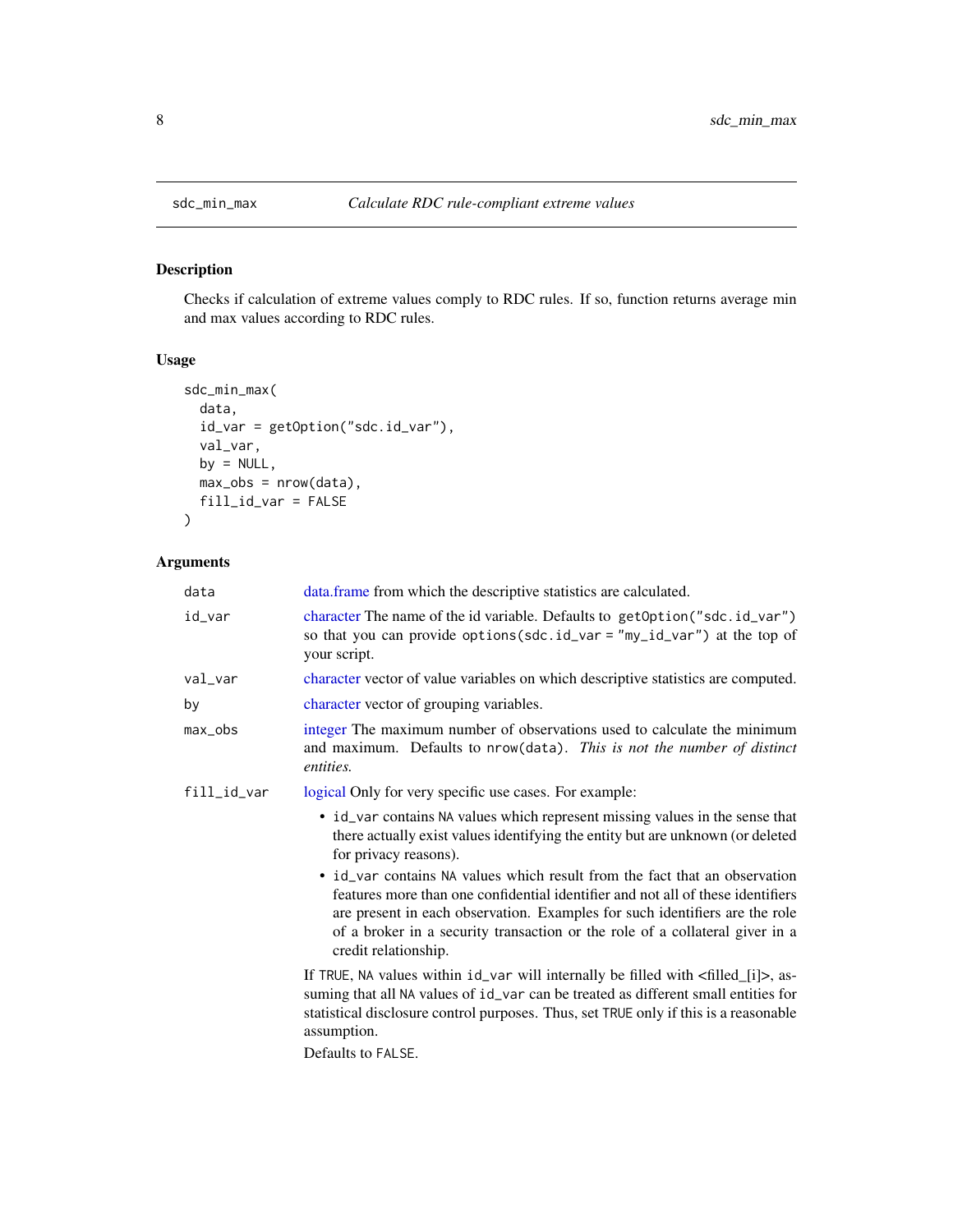#### <span id="page-8-0"></span>Value

A list [list](#page-0-0) of class sdc\_min\_max with detailed information about options, settings and the calculated extreme values (if possible).

#### Examples

```
sdc_min_max(sdc_min_max_DT, id_var = "id", val_var = "val_1")
sdc_min_max(sdc_min_max_DT, id_var = "id", val_var = "val_2")
sdc_min_max(sdc_min_max_DT, id_var = "id", val_var = "val_3", max_obs = 10)
sdc_min_max(sdc_min_max_DT, id_var = "id", val_var = "val_1", by = "year")
sdc_min_max(
 sdc_min_max_DT, id_var = "id", val_var = "val_1", by = c("sector", "year")
\lambda
```
sdc\_min\_max\_DT *Example data for* sdc\_min\_max()

## Description

Utilized in the vignette

#### Usage

```
data("sdc_min_max_DT")
```
#### Format

A data.table with 20 rows and 6 columns.

#### Details

The data.table contains the following columns:

- id [factor](#page-0-0) random identifier
- sector [factor](#page-0-0) economic sector
- year [integer](#page-0-0) time variable
- val\_1 val\_3 [numeric](#page-0-0) value variables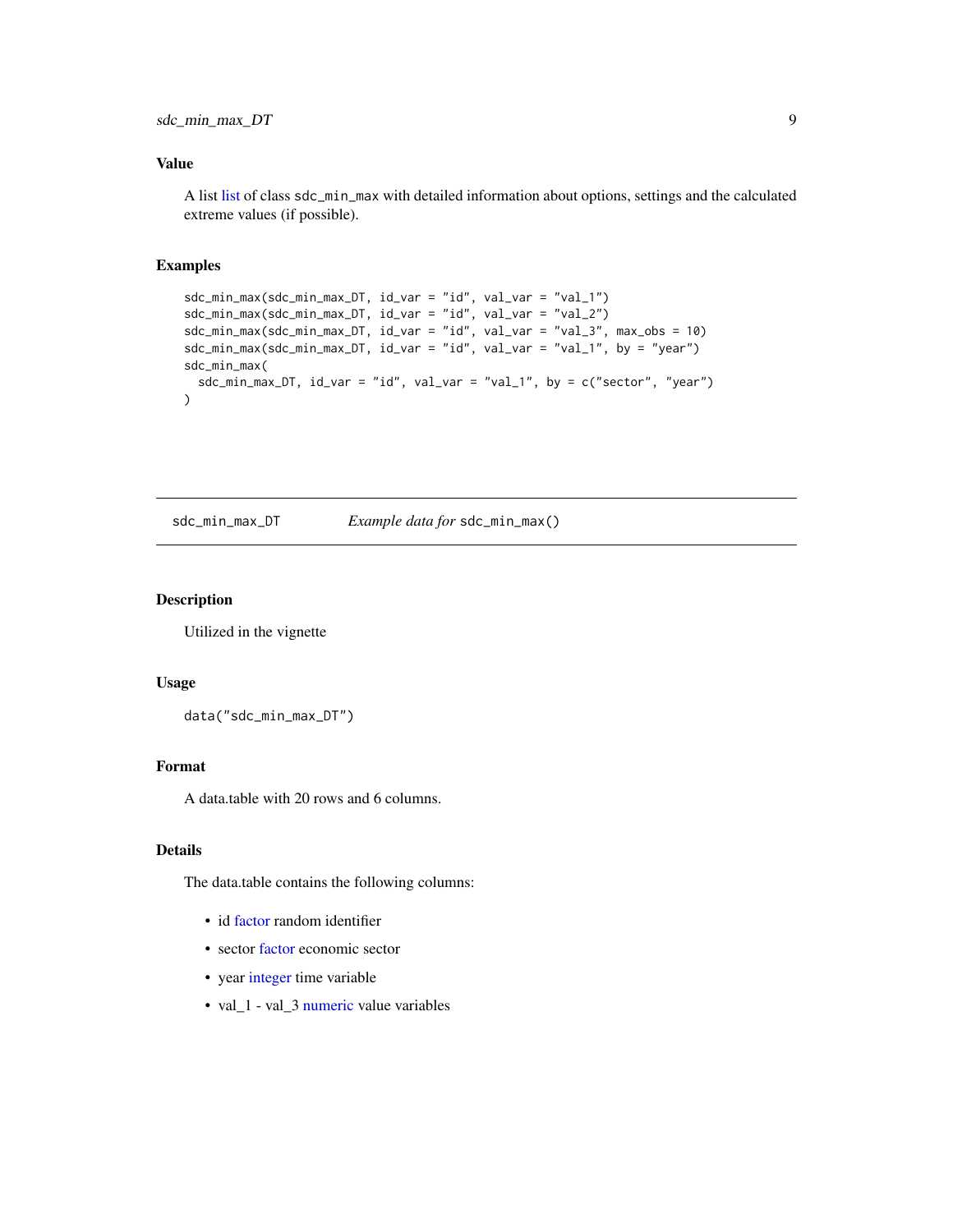<span id="page-9-0"></span>

#### Description

Checks if your model complies to RDC rules. Checks for overall number of entities and number of entities for each level of dummy variables.

#### Usage

sdc\_model(data, model, id\_var = getOption("sdc.id\_var"), fill\_id\_var = FALSE)

#### Arguments

| data        | data. frame which was used to build the model.                                                                                                                                                                                                                                                                                                       |
|-------------|------------------------------------------------------------------------------------------------------------------------------------------------------------------------------------------------------------------------------------------------------------------------------------------------------------------------------------------------------|
| model       | The estimated model object. Can be a model type like lm, glm and various<br>others (anything which can be handled by $\text{broom}: \text{augment}()$ ).                                                                                                                                                                                             |
| id_var      | character The name of the id variable. Defaults to getOption("sdc.id_var")<br>so that you can provide options (sdc.id_var = "my_id_var") at the top of<br>your script.                                                                                                                                                                               |
| fill_id_var | logical Only for very specific use cases. For example:                                                                                                                                                                                                                                                                                               |
|             | • id_var contains NA values which represent missing values in the sense that<br>there actually exist values identifying the entity but are unknown (or deleted<br>for privacy reasons).                                                                                                                                                              |
|             | • id_var contains NA values which result from the fact that an observation<br>features more than one confidential identifier and not all of these identifiers<br>are present in each observation. Examples for such identifiers are the role<br>of a broker in a security transaction or the role of a collateral giver in a<br>credit relationship. |
|             | If TRUE, NA values within $id\_\text{var}$ will internally be filled with $\lt$ filled $[i]$ , as-<br>suming that all NA values of id_var can be treated as different small entities for<br>statistical disclosure control purposes. Thus, set TRUE only if this is a reasonable<br>assumption.                                                      |
|             | Defaults to FALSE.                                                                                                                                                                                                                                                                                                                                   |

#### Value

A [list](#page-0-0) of class sdc\_model with detailed information about options, settings, and compliance with the distinct entities criterion.

# Examples

```
# Check simple models
model_1 \leftarrow lm(y \sim x_1 + x_2, data = sdc_model_D T)sdc_model(data = sdc_model_DT, model = model_1, id_var = "id")
```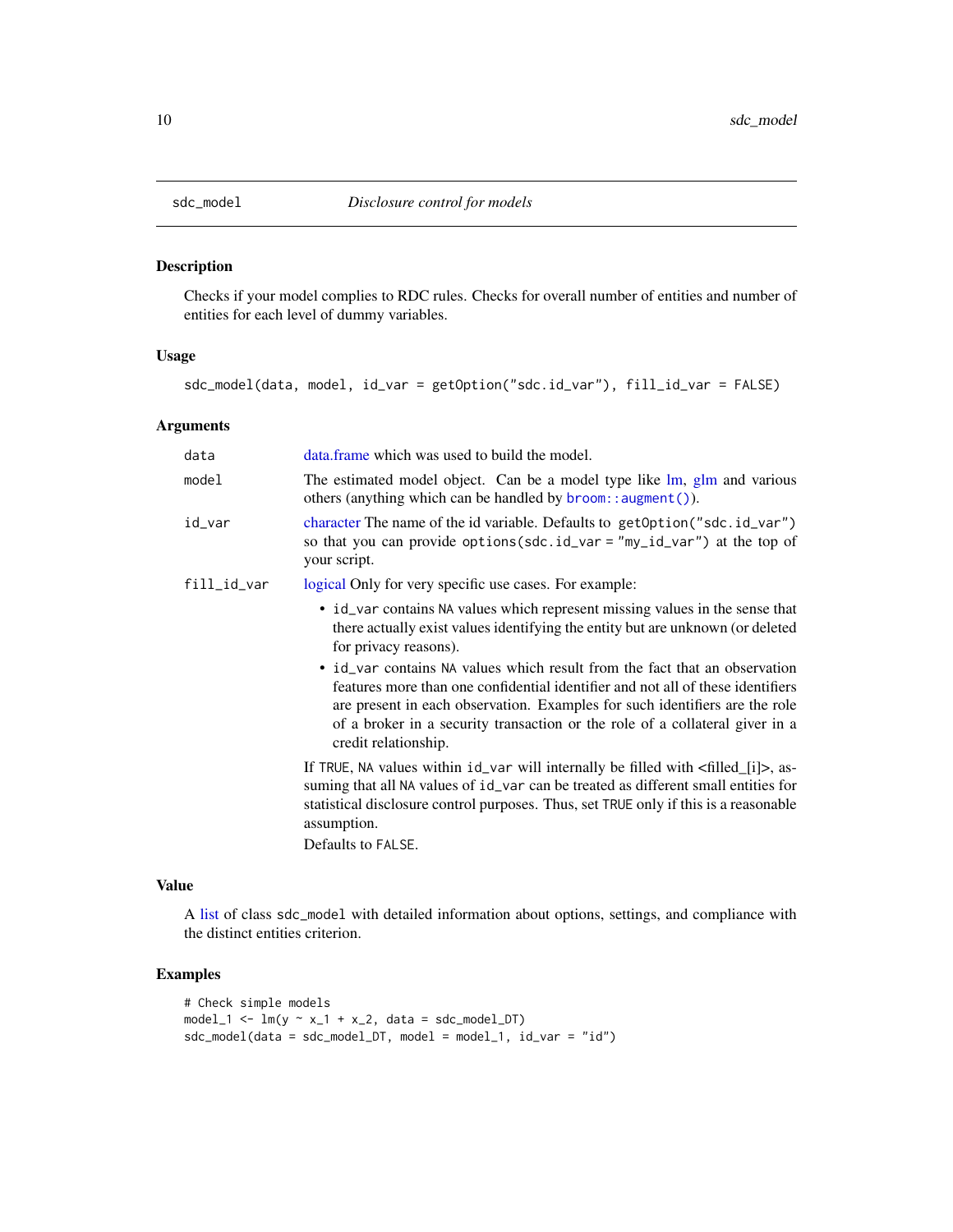```
model_2 <- lm(y \sim x_1 + x_2 + x_3), data = sdc_model_DT)
sdc_model(data = sdc_model_DT, model = model_2, id_var = "id")
model_3 <- lm(y \sim x_1 + x_2 + dummy_3, data = sdc_model_DT)sdc_model(data = sdc_model_DT, model = model_3, id_var = "id")
```
# sdc\_model\_DT *Example data for* sdc\_model()

# Description

Utilized in the vignette

## Usage

data("sdc\_model\_DT")

# Format

A data.table with 80 rows and 9 columns.

#### Details

The data.table contains the following columns:

- id [factor](#page-0-0) random identifier
- y x\_4 [numeric](#page-0-0) value variables
- dummy\_1 dummy\_3 [factor](#page-0-0) dummy variables